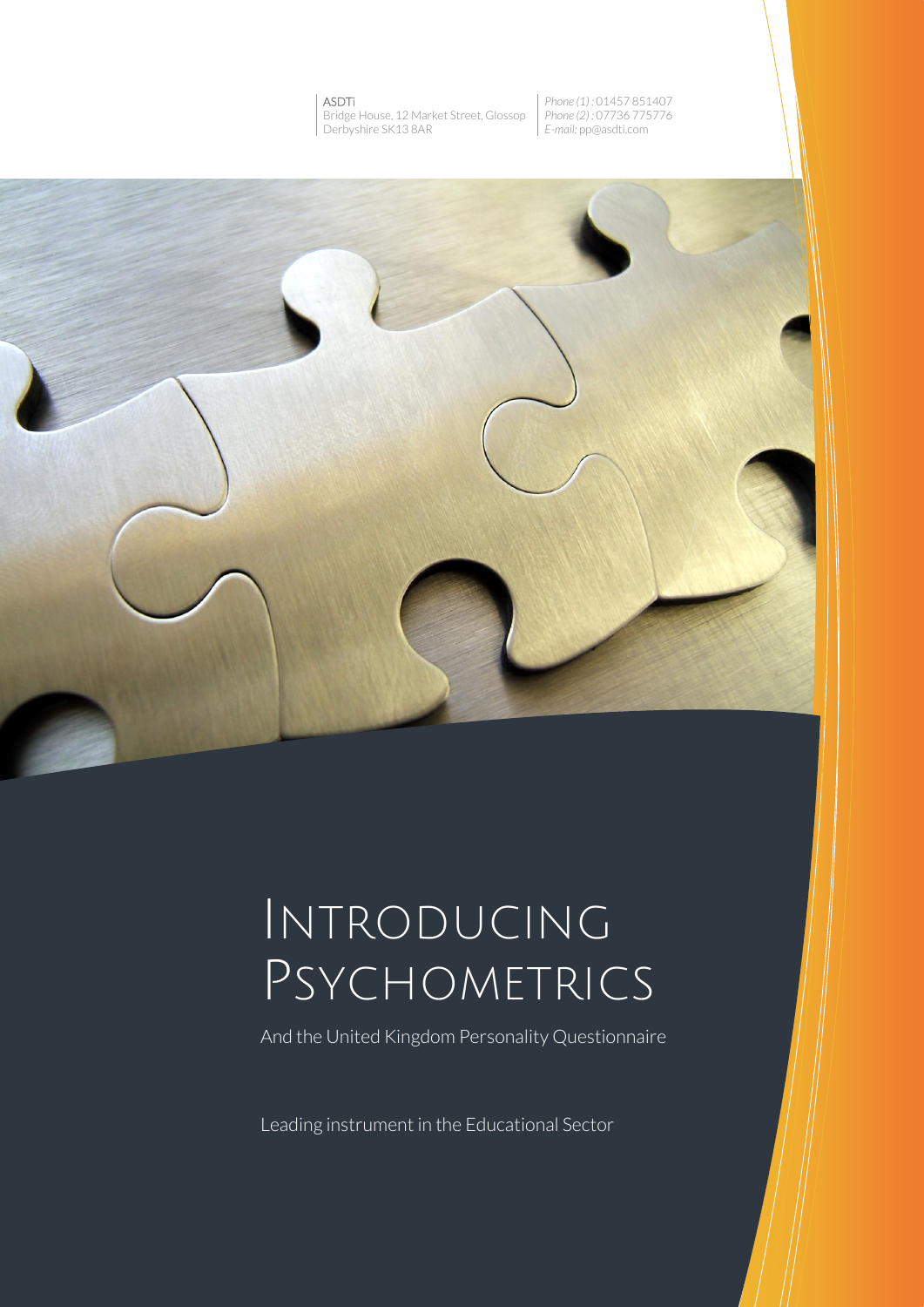# WHAT ARE PSYCHOMETRICS?

Basically, the word psychometrics means 'mental measurement' (psycho – metrics), and gives an insight into how rigorously these tests and questionnaires are designed for use. Questionnaires and tests within the field of psychometrics can include the measurement of knowledge, abilities, attitudes, personality traits, as well as educational measurement. Anyone administering them should hold appropriate qualifications in their use, usually from the British Psychological Society, who maintain a register of authorised test users.

The questionnaire we will mainly discuss is the UKPQ. UKPQ is a personality questionnaire, designed and normed within the UK during 2005, and one that is particularly used in the Education Sector.

### What advantages do psychometric tests have over other forms of assessment?

The first advantage they have is that they add reliability and validity to any self-evaluation or assessment procedure that cannot be achieved without their use. Unlike other forms of evaluation, they have demonstrable statistical validity (it can be statistically shown that they accurately measure what they claim to measure and that they successfully predict a person's behavior with a known degree of accuracy) and reliability (the results are demonstrably repeatable – again with a known degree of accuracy).

Other forms of evaluation – surveys, focus groups, non-psychometric questionnaires, interviews, astrology, handwriting analysis etc. - are much more subjective and have either not been shown to have demonstrable validity or reliability, or have been shown to have little predictive validity (they don't actually seem to predict the behaviour that emerges).



Psychometric test results are usually represented numerically, making it easy both to compare the results with pre-defined groups (e.g. Senior Leadership Teams in the UK). In the case of personality questionnaires, the test addresses the issue of how the person who has completed it characteristically behaves in a wide range of different situations and with different people. Once again, the numeric comparison is statistically-based giving a reliable scale (with quantified accuracy).

Thus personality questionnaires provide information that is not easily or reliably assessed in other ways. As we have seen, they can fill gaps which have not been assessed by other recruitment mechanisms. They can also raise

questions that can later be directly addressed in the interview. It is for this reason that personality tests are being used increasingly in recruitment and selection processes. Their use adds richness to assessment decisions which cannot be achieved in any other way.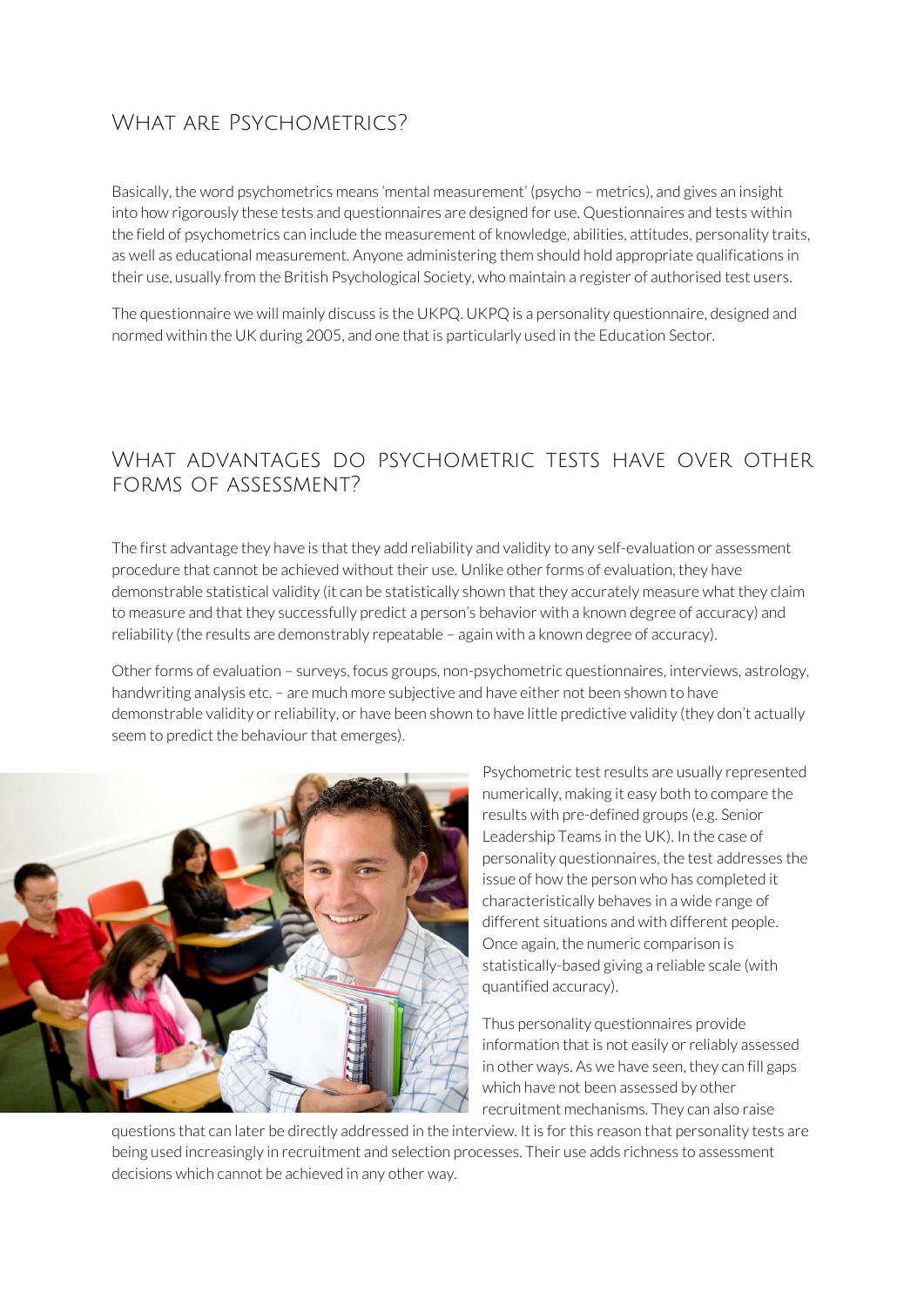# So, what is in a personality questionnaire?

Personality questionnaires (sometimes inaccurately called 'tests') are relatively straightforward, but capable of a great degree of subtlety in operation. A personality questionnaire such as UKPQ is simply a number of statements examining how the "test-taker" prefers to behave – or feel – in certain work-related situations. The questions have been tested many times to ensure that people who behave in a particular manner will respond to the questions in a consistent way. This is what gives the UKPQ its validity.

On a personality questionnaire, the questions are grouped into 'scales'. These are areas of a person's personality that have been shown to be of particular interest to prospective and existing employers alike. Each scale will consist of several questions that all examine a different facet of the same personality construct and thus similar behavioural characteristics. By looking at many different scales together, we can see many aspects of a person's character, and so get a good understanding of how the applicant is likely to behave. Because the questions are derived from workplace behaviours, the view obtained is likely to have enormous relevance to a person's behaviour in the working environment.

## How was UKPQ created?

The UKPQ began with a search for personality constructs with practical importance to the UK educational workplace in the middle-to-late years of the first decade of the 21st century. This exercise involved many hundreds of interviews, in a variety of sectors (11-16; 11-19; General Further Education, Sixth Form Colleges, Primary Ed, Academies and the Independent Sector) in the UK. To these structured and repertory-grid interviews were added a number of 'focus group' meetings, and hundreds of adjectival checklists. The goal was to identify the behaviours that were actually 'making a difference' in the workplace and to link these to established personality constructs that had been shown to have stability over time.

This effectively defined the broad domains of the UKPQ questionnaire, and items were written to be 'content valid' within those domains. In other words, the items directly address attitudes or behaviour related to the construct under consideration.

A total of 525 items were written, and after internal analysis, a total of 368 were chosen for the initial statistical analysis exercise conducted within various schools and colleges within the UK. The 368 items were administered to around 1000 staff, together with other well-regarded instruments that, together (though not singly), covered the broad spectrum of items contained within the UKPQ.

From the analysis, each question was carefully correlated against its own scale, and also all other scales. No item was successful if it correlated more highly with another scale than its own, irrespective of the degree of correlation reported with its own scale. The question bank was reduced from 368 to 171. The UKPQ was then correlated with other well-known questionnaires, chosen because of the similarity between some of their constructs and those of the UKPQ, and the questionnaire was then formalized and a statistically valid norm group was established.